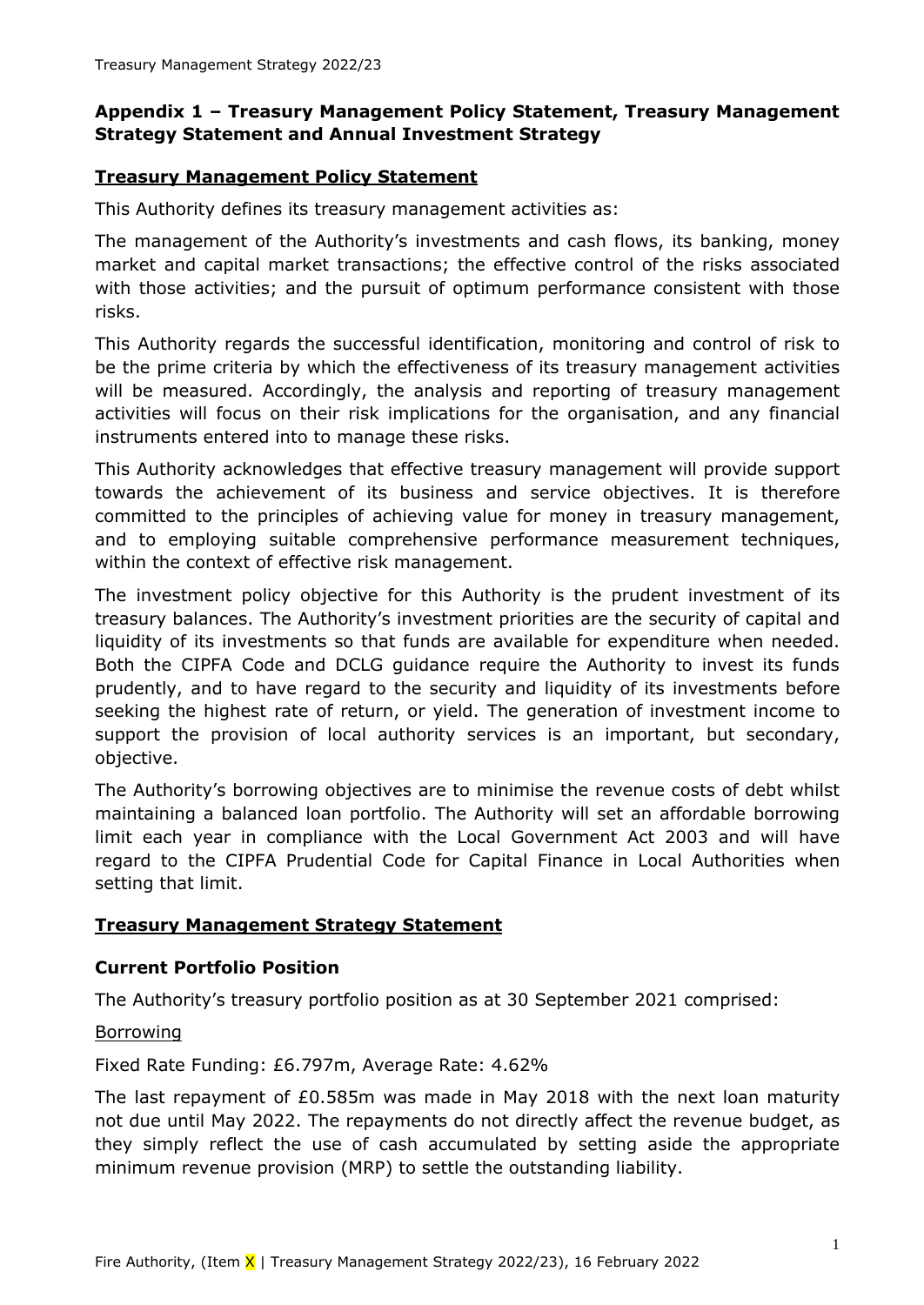#### Investments

£19.219m, Average Rate: 01 April 2021 to 30 September 2021: 0.31%.

The investments have various terms and mature on a frequent basis to ensure The Authority can maintain sufficient liquidity and meet short term expenditure requirements. By 31 March 2022, the investments will be circa £13m, plus current account balances.

#### **Prospects for Interest Rates**

At the Monetary Policy Committee (MPC) meeting held on 15 December 2021, The MPC voted by a majority 8-1 to increase the base rate by 0.15 percentage points, to 0.25%. The Authority will continue to monitor interest base rate and will not be adjusting the investment returns target for 2022/23. This is due to the uncertainties regarding COVID-19 and threats of future variants will have on the base rate. Therefore, projected investment returns have been modelled on an average fund balance of £15.0m against an average rate return of 0.20% for 2022/23.

For 2022/23, the Authority will continue with Link as its external treasury management advisor. Link's view of the prospects for interest rates can be seen in Appendix 3. Link advise that the current benchmark rate of return on investments should be Base Rate (currently 0.25%), however The Authority will continue to set a benchmark rate of return of 0.20%. Based on this rate the Authority would achieve an annual return of circa £0.030m on a balance of £15.0m (as at September 2021, the total projected return for 2021/22 is in the region of £0.032m).

Since the treasury management function has been managed in-house from 1 April 2013, the Authority have over-achieved regularly against the investment returns budget. However due to the Covid-19 Pandemic outbreak, 2020/21 was the first year the Authority did not achieve its annual investment target. This is a direct result of the Pandemic and the Bank of England MPC reducing the Base rate to 0.10%. The base rate in December 2021 has increased to 0.25%, however the investment returns budget for 2022/23 will remain at £0.030m.

For any type of investment there is a downside risk to the level of return we would obtain due to the uncertainty in the markets and the negative impact they have on the interest rates and therefore historical rates of return may not always provide a realistic indication of returns for the future. This will be closely monitored and reported to Members if the position changes from what we are currently projecting.

### **Borrowing Strategy**

The Authority's borrowing objectives are:

• To minimise the revenue costs of debt whilst maintaining a balanced loan portfolio

• To manage the Authority's debt maturity profile, leaving no one future year with a disproportionate level of repayments

No additional borrowing is forecast to take place during the duration of the mediumterm financial plan.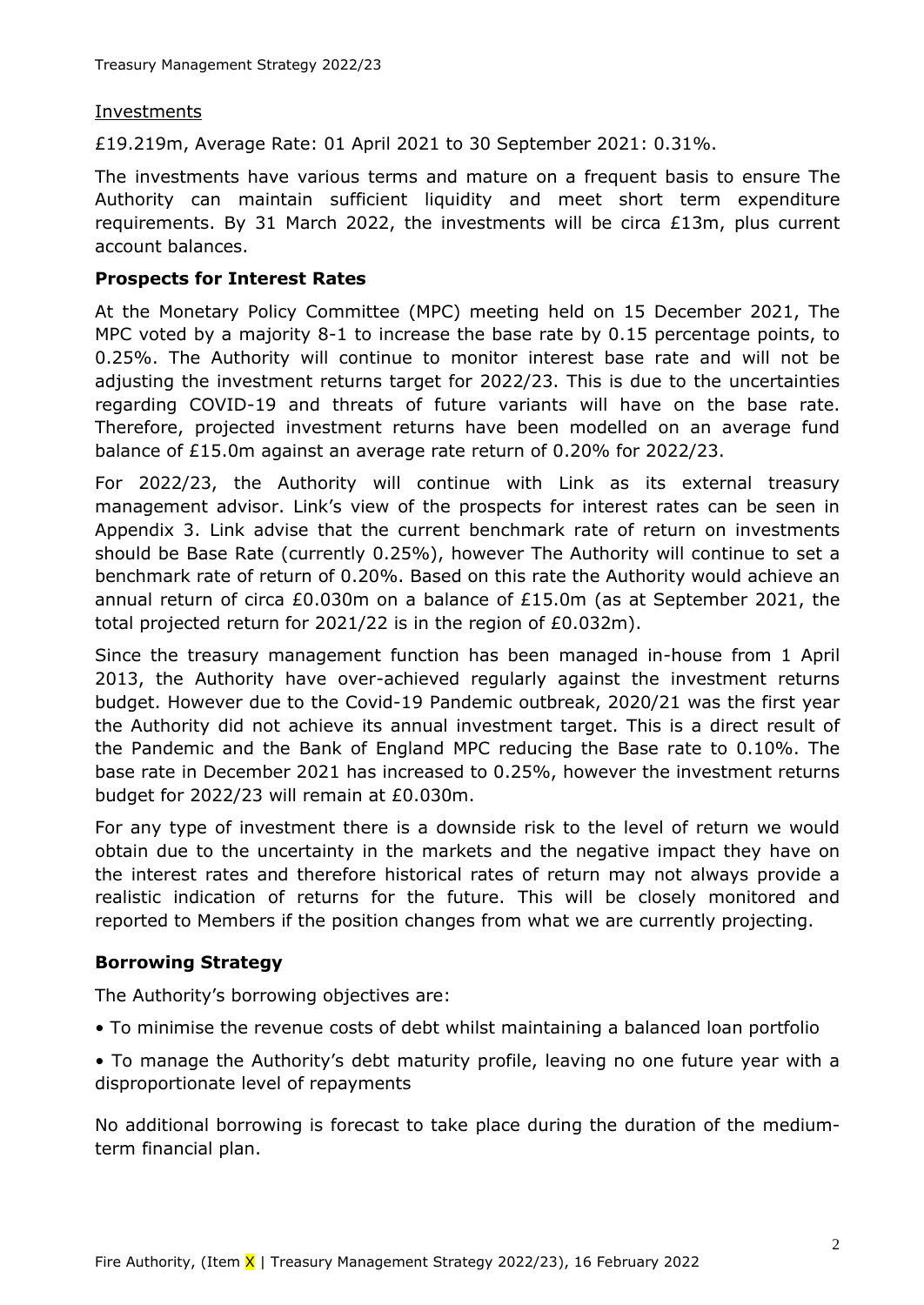### **Investment Strategy**

This Authority maintains investments that are placed with reference to cash flow requirements. Investment of the Authority's funds is in accordance with the Annual Investment Strategy.

### **Debt Rescheduling**

The potential for debt rescheduling is monitored in light of interest rate movements.

Any rescheduling will be in accordance with the borrowing strategy. The reasons for rescheduling include:

- The generation of cash savings at minimum risk
- Fulfilment of the borrowing strategy
- Enhancement of the maturity profile of the borrowing portfolio

The level of penalties on the early repayment of borrowing makes it difficult to restructure debt effectively at current interest rates. It is recommended that we continue to review this with our treasury advisors and if the opportunity arises, further work be undertaken to investigate debt restructuring, including the potential renegotiation of the early repayment charges.

# **Annual Investment Strategy (AIS)**

A prudent investment policy has two objectives (as defined by the DCLG guidance):

- achieving first of all security (protecting the capital sum from loss);
- and then *liquidity* (keeping the money readily available for expenditure when needed);
- only once proper levels of security and liquidity are determined, it will then be reasonable to consider what yield can be obtained consistent with those priorities.

# **Investment Policy**

In accordance with guidance from the DCLG and CIPFA, and in order to minimise the risk to investments, the Authority has clearly stipulated below the minimum acceptable credit quality of counterparties for inclusion on the lending list. The creditworthiness methodology used to create the counterparty list fully accounts for the ratings, watches and outlooks published by all three ratings agencies with a full understanding of what these reflect in the eyes of each agency. Using the Link ratings service potential counterparty ratings are monitored on a real time basis with knowledge of any changes notified electronically as the agencies notify modifications.

Continuing regulatory changes in the banking sector are designed to see greater stability, lower risk and the removal of expectations of Government financial support should an institution fail. This withdrawal of implied sovereign support has had an effect on ratings applied to institutions. This will result in the key ratings used to monitor counterparties being the Short Term and Long Term ratings only. Viability, Financial Strength and Support Ratings previously applied have effectively become redundant. This change does not reflect deterioration in the credit environment but rather a change of method in response to regulatory changes.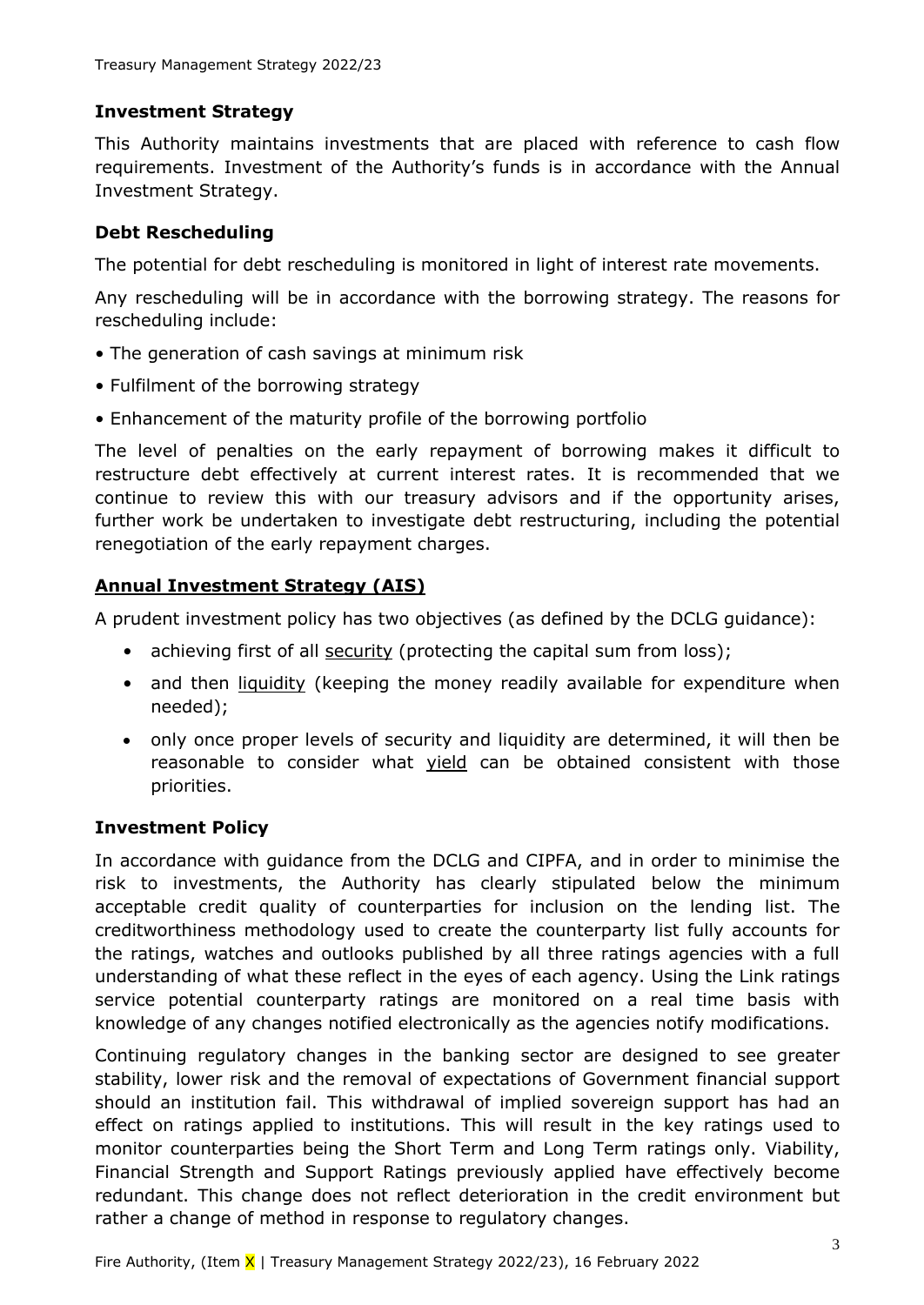As with previous practice, ratings will not be the sole determinant of the quality of an institution and that it is important to continually assess and monitor the financial sector on both a micro and macro basis and in relation to the economic and political environments in which institutions operate. The assessment will also take account of information that reflects the opinion of the markets. To this end the Authority will engage with its advisors to maintain a monitor on market pricing such as credit default swaps (CDS) and overlay that information on top of the credit ratings. This is fully integrated into the credit methodology provided by the advisors, Link in producing its colour coding which show the varying degrees of suggested creditworthiness.

Other information sources used will include the financial press, share price and other such information pertaining to the banking sector in order to establish the most robust scrutiny process on the suitability of potential investment counterparties.

The aim of the strategy is to generate a list of highly creditworthy counterparties which will also enable diversification and thus avoidance of concentration risk.

The intention of the strategy is to provide security of investment and minimisation of risk.

### **Creditworthiness Policy**

This Authority applies the creditworthiness service provided by Link. This service employs a sophisticated modelling approach utilising credit ratings from the three main credit rating agencies - Fitch, Moody's and Standard and Poor's. The credit ratings of counterparties are supplemented with the following overlays:

- credit watches and credit outlooks from credit rating agencies
- CDS spreads to give early warning of likely changes in credit ratings;
- sovereign ratings to select counterparties from only the most creditworthy countries.

This modelling approach combines credit ratings, credit watches and credit outlooks in a weighted scoring system which is then combined with an overlay of CDS spreads for which the end product is a series of colour coded bands which indicate the relative creditworthiness of counterparties. These colour codes have been used by the Authority to determine the suggested duration for investments. Itis recommended that the Authority continues to use Link's colour codes plus an additional six months for UK counterparties only. It would be beneficial if the Authority could lend to existing counterparties for a longer duration. This will increase the risk slightly but will offer increased returns. The Authority will therefore use counterparties within the following durational bands:

| <b>Colour Rating (UK Counterparties)</b> | <b>Colour Rating (Non-UK Counterparties)</b> |
|------------------------------------------|----------------------------------------------|
| Yellow - 5 Years and 6 Months            | Yellow - 5 Years                             |
| Purple $-2$ Years and 6 Months           | Purple - 2 Years                             |
| <b>Colour Rating (UK Counterparties)</b> | <b>Colour Rating (Non-UK Counterparties)</b> |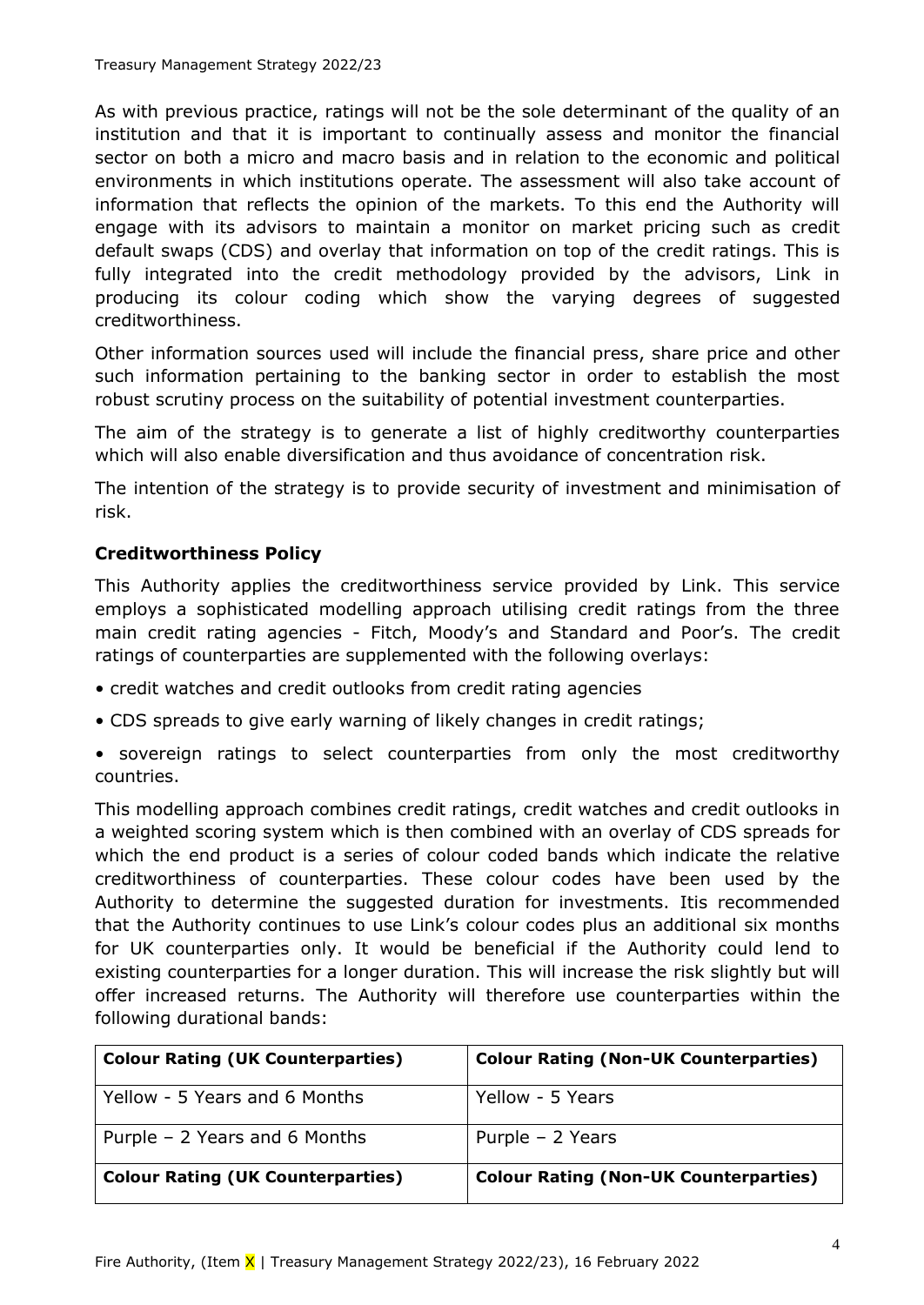| Blue $-1$ Year and 6 Months (only applies<br>to nationalised or semi nationalised UK<br>Banks)                                                                                                                                         | Blue $-1$ Year           |
|----------------------------------------------------------------------------------------------------------------------------------------------------------------------------------------------------------------------------------------|--------------------------|
| Orange $-1$ Year and 6 Months                                                                                                                                                                                                          | Orange $-1$ Year         |
| Red - 1 Year                                                                                                                                                                                                                           | $Red - 6$ Months         |
| Green $-9$ Months                                                                                                                                                                                                                      | Green $-$ 3 Months       |
| No colour not to be used (except for<br>building societies on our counterparty list<br>which the Authority can invest with for a<br>maximum duration of 365 days limited<br>to a maximum investment of £2 million<br>per counterparty) | No colour not to be used |

The Link creditworthiness service uses a wider array of information than just primary ratings and by using a risk weighted scoring system, does not give undue preponderance to just one agency's ratings.

Typically the minimum credit ratings criteria the Authority use will be a short term rating (Fitch or equivalents) of short term rating F1, long term rating A-, viability rating of A-. There may be occasions when the counterparty ratings from one rating agency are marginally lower than these ratings but may still be used. In these instances consideration will be given to the whole range of ratings available, or other topical market information, to support their use.

All credit ratings will be monitored weekly. The Authority is alerted to changes to ratings of all three agencies through its use of the Link creditworthiness service.

• if a downgrade results in the counterparty/investment scheme no longer meeting the Authority's minimum criteria, its further use as a new investment will be withdrawn immediately.

• in addition to the use of credit ratings the Authority will be advised of information in movements in credit default swap spreads against the iTraxx benchmark and other market data on a weekly basis. Extreme market movements may result in downgrade of an institution or removal from the Authority's lending list.

Sole reliance will not be placed on the use of this external service. In addition this Authority will also use market data and market information, information on government support for banks and the credit ratings of that supporting government.

# **Country Limits**

In 2017/18, the Authority determined that it would not only use approved counterparties based within the United Kingdom but allowed any counterparty (UK or non-UK based) rated at least 'Green' by Link. Although no counterparty outside UK was used during 2021/22, these will remain on the lending list for 2022/23. The primary purpose of this is not to increase yield, but to provide additional diversity to the portfolio to effectively manage risk. A number of non-UK banks are ranked higher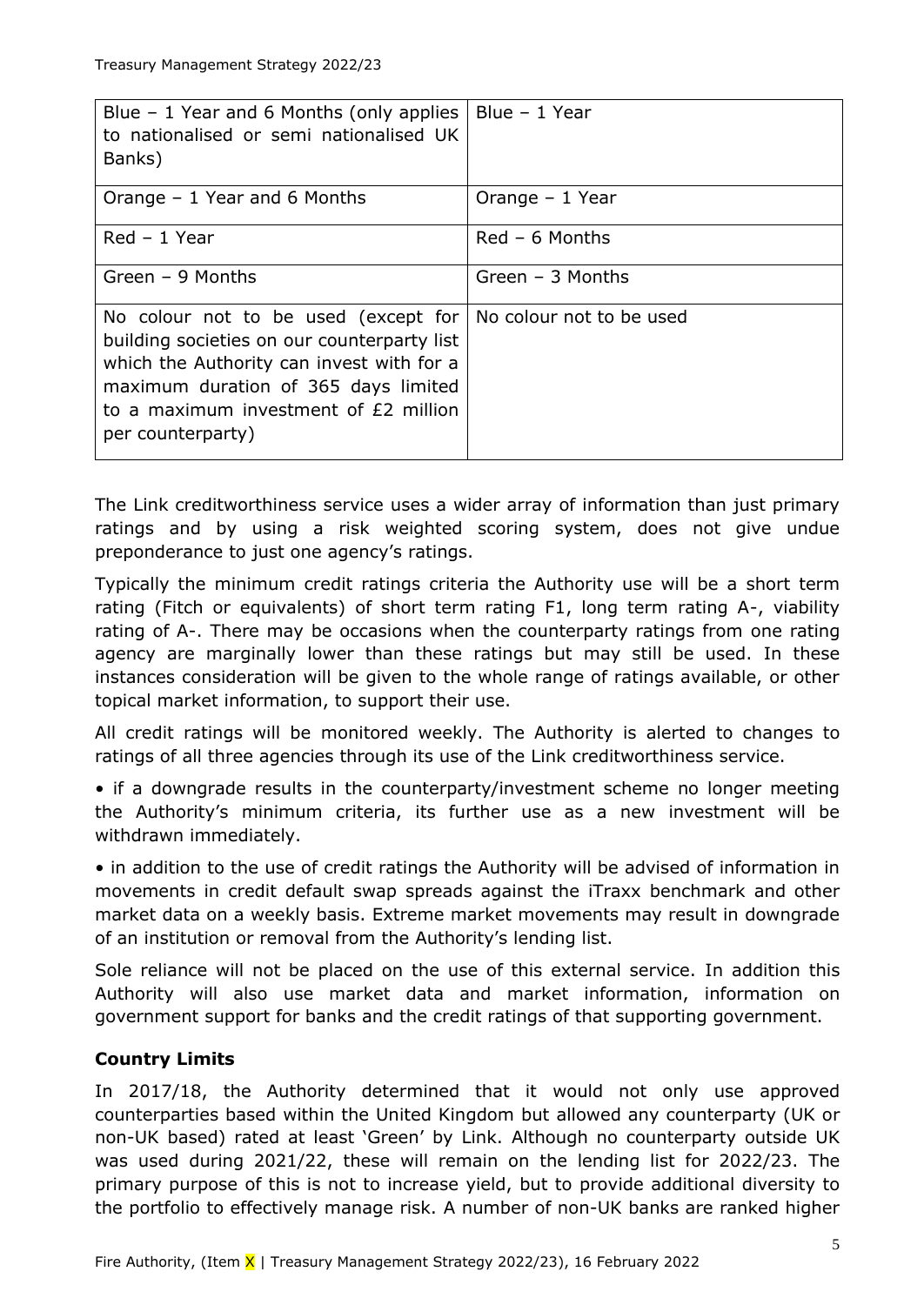than some of the UK banks on the Authority's current counterparty list. Therefore, the Authority proposes to limit the duration of all non-UK investment in line with Link's recommended limits. A list of the proposed counterparties is shown in Appendix 2.

### **Counterparty Limits**

As per the AIS, the Authority has determined that the maximum balance that can be invested with a single counterparty at any point in time will be no more than 30% of the portfolio, up to a limit of £5 million.

The two exceptions to this limit in the AIS will continue to be Lloyds, where the maximum balance that can be invested will be a limit of  $E7.5$  million. Of this  $E7.5$ million, no more than £5 million will be invested in non-instant access (call) accounts.

The rationale for this is that Lloyds are the Authority's main banking provider, and as part of the contract will pay credit interest on all balances at a rate of Base Rate minus 0.10%. This means that:

- The staff time taken to move money between our main bank account and other instant access account is reduced
- The banking charges associated with the movement of the money between accounts is reduced
- The additional risk exposure to the Authority is minimal as all amounts over the current £5 million limit would be available for withdrawal immediately should circumstances require

The other exception relates to building societies on our counterparty listing whereby the maximum balance that can be invested will be limited to  $E2$  million for a maximum duration of 365 days.

# **Investment Security**

Investments are defined as being in one of two categories:

• Specified investments – these are investments with high security and high liquidity. All specified investments are in sterling and have a maturity of no more than one year. They will be with the UK government, a local authority, a parish council or with an investment scheme or body of "high credit quality" (as judged against the Creditworthiness Policy detailed earlier in this paper)

• Non-specified investments – any type of investment that does not meet the specified investment criteria. A maximum of  $E5$  million will be held in aggregate in non-specified investments for longer than 364 days – up to a maximum of five years and 6 months as denoted by the yellow banding on the Link creditworthiness policy detailed earlier in this paper. In addition, property funds are also classified as nonspecified investments and a maximum of  $E_3$  million will be held in aggregate.

### **Investment Training**

Relevant training and updates will be provided to relevant staff by the external treasury management advisors. This will be supplemented by additional training from CIPFA where necessary.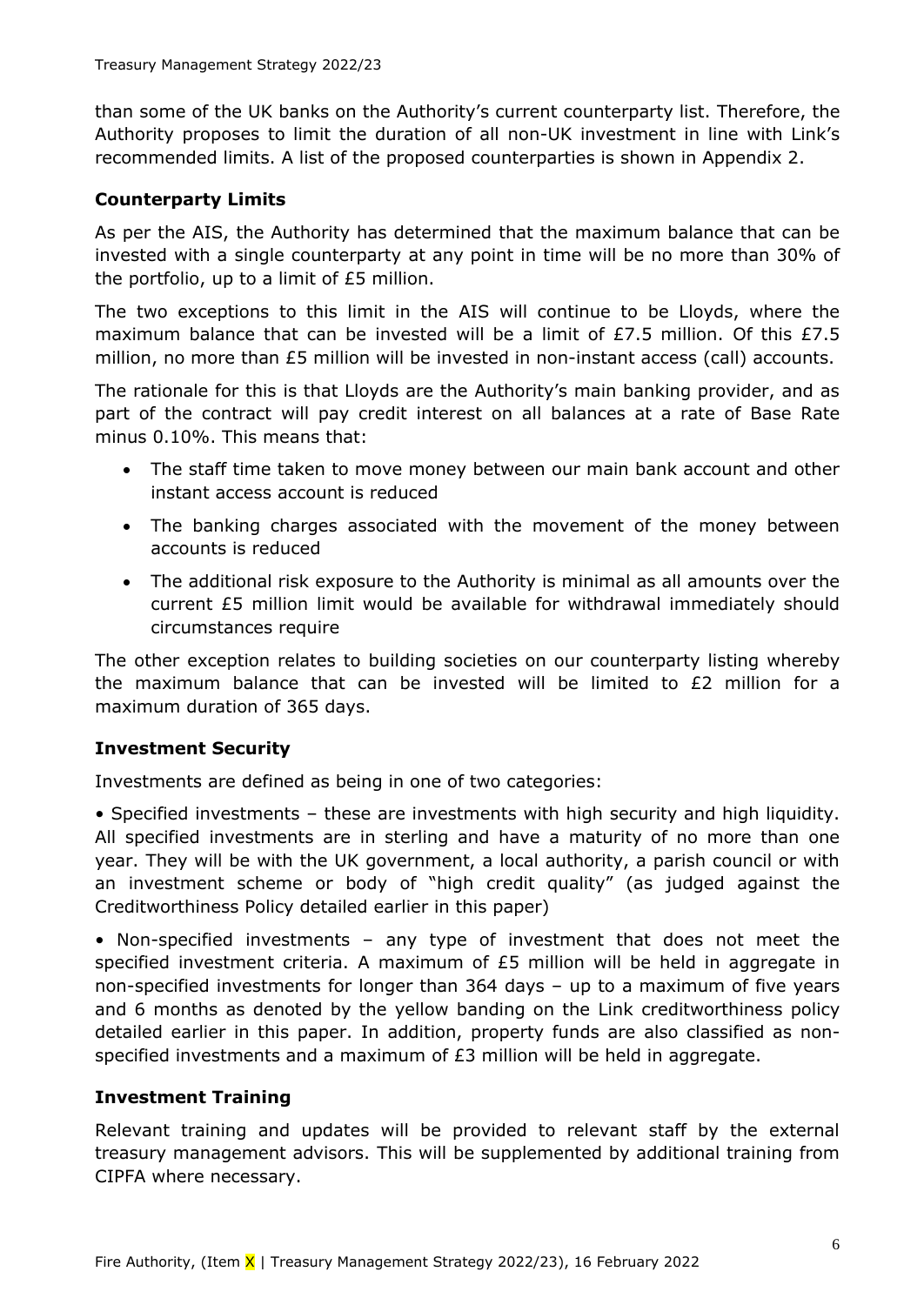### **Investment of Money Borrowed in Advance of Need**

The Authority does not currently have any money that has been borrowed in advance of need. No further borrowing is planned over the medium term.

### **Investment Liquidity**

In consultation with external treasury advisors, the Authority will review its balance sheet position, level of reserves and cash requirements in order to determine the length of time for which investments can be prudently committed. Investments will be placed at a range of maturities, including having money on-call in order to maintain adequate liquidity.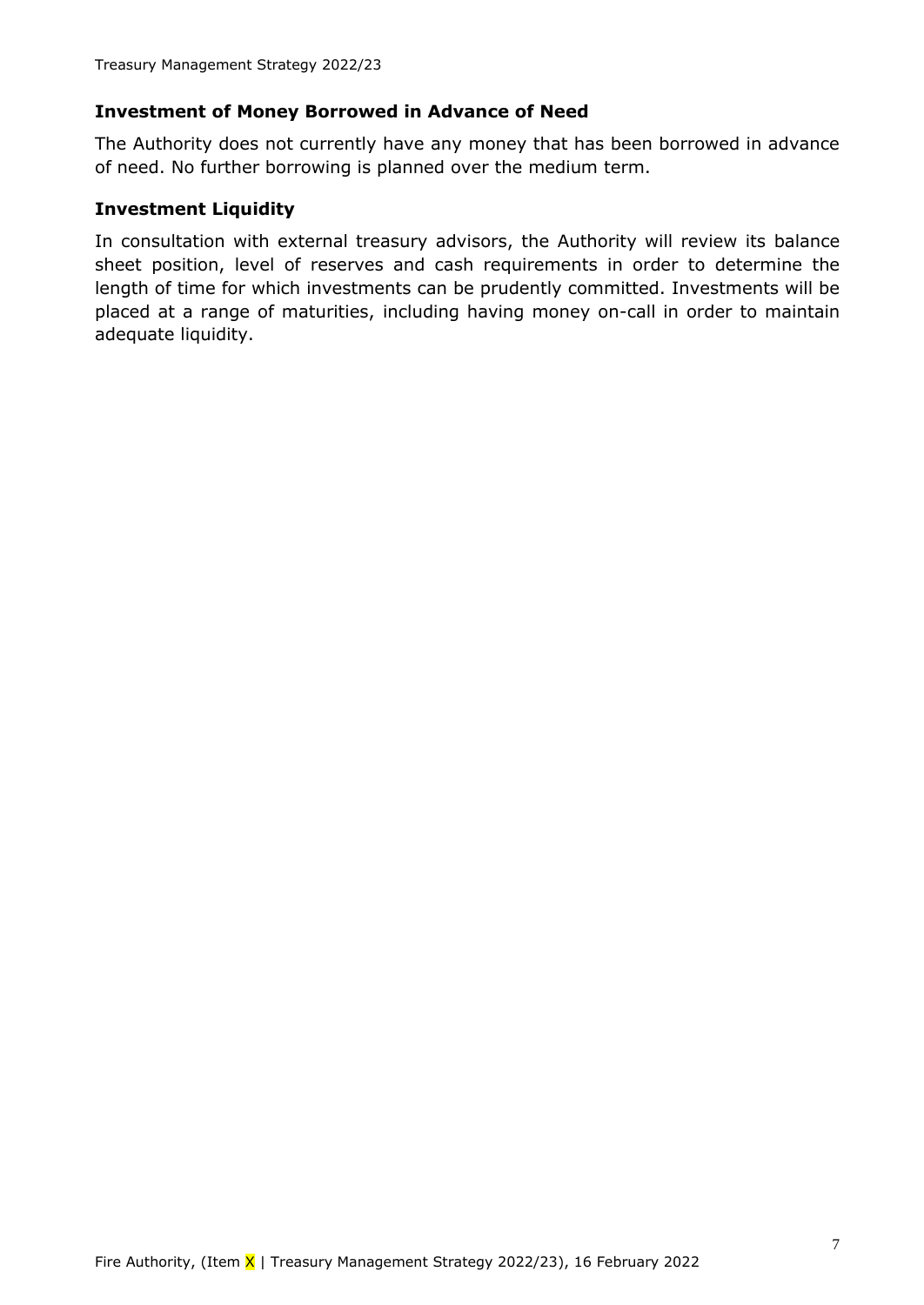### **Appendix 2 – Provisional Counterparty List**

This list is based on information provided by Link as at 31 December 2021. Please note that all colours indicated refer to Link's creditworthiness policy (see Appendix 1):

| <b>UK Based Counterparties</b> | Counterparty                                | (as rated by Link) |
|--------------------------------|---------------------------------------------|--------------------|
| UK                             | Bank of Scotland PLC (RFB)                  | Red - 6 mths       |
| <b>UK</b>                      | <b>Barclays Bank PLC (NRFB)</b>             | Red - 6 mths       |
| UK                             | Barclays Bank UK PLC (RFB)                  | Red - 6 mths       |
| <b>UK</b>                      | Close Brothers Group PLC                    | Red - 6 mths       |
| <b>UK</b>                      | Clydesdale Bank PLC                         | Green - 100 days   |
| <b>UK</b>                      | Co-operative Bank PLC (The)                 | No colour - 0 mths |
| UK                             | <b>Goldman Sachs International Bank</b>     | Red - 6 mths       |
| UK                             | Handelsbanken Plc                           | Orange - 12 mths   |
| UK                             | <b>HSBC Bank PLC (NRFB)</b>                 | Orange - 12 mths   |
| <b>UK</b>                      | HSBC UK Bank Plc (RFB)                      | Orange - 12 mths   |
| <b>UK</b>                      | Lloyds Bank Corporate Markets Plc (NRFB)    | Red - 6 mths       |
| UK                             | Lloyds Bank Plc (RFB)                       | Red - 6 mths       |
| <b>UK</b>                      | National Bank Of Kuwait (International) PLC | Orange - 12 mths   |
| UK                             | NatWest Markets Plc (NRFB)                  |                    |
| UK                             | Santander Financial Services plc (NRFB)     | Red - 6 mths       |
| UK                             | Santander UK PLC                            | Red - 6 mths       |
| UK                             | <b>SMBC Bank International Plc</b>          | Red - 6 mths       |
| <b>UK</b>                      | <b>Standard Chartered Bank</b>              | Red - 6 mths       |
| UK                             | Debt Management Office                      | Yellow - 60 mths   |
| <b>UK</b>                      | <b>Other Local Authorities</b>              | Yellow - 60 mths   |
| UK                             | Royal Bank of Scotland Group                | Blue - 12 mths     |
| <b>UK</b>                      | <b>National Westminster Bank</b>            | Blue - 12 mths     |

| <b>UK Based Counterparties</b> |
|--------------------------------|
|--------------------------------|

# **\* This is the duration suggested by Link. As per the updated Creditworthiness Policy (see page 6) these will all be extended by six months, except for building societies rated 'Green', which will have a maximum duration of 12 months for up to £2m.**

The Authority will also have the ability to invest in AAA rated money market funds (MMFs) and enhanced money market funds.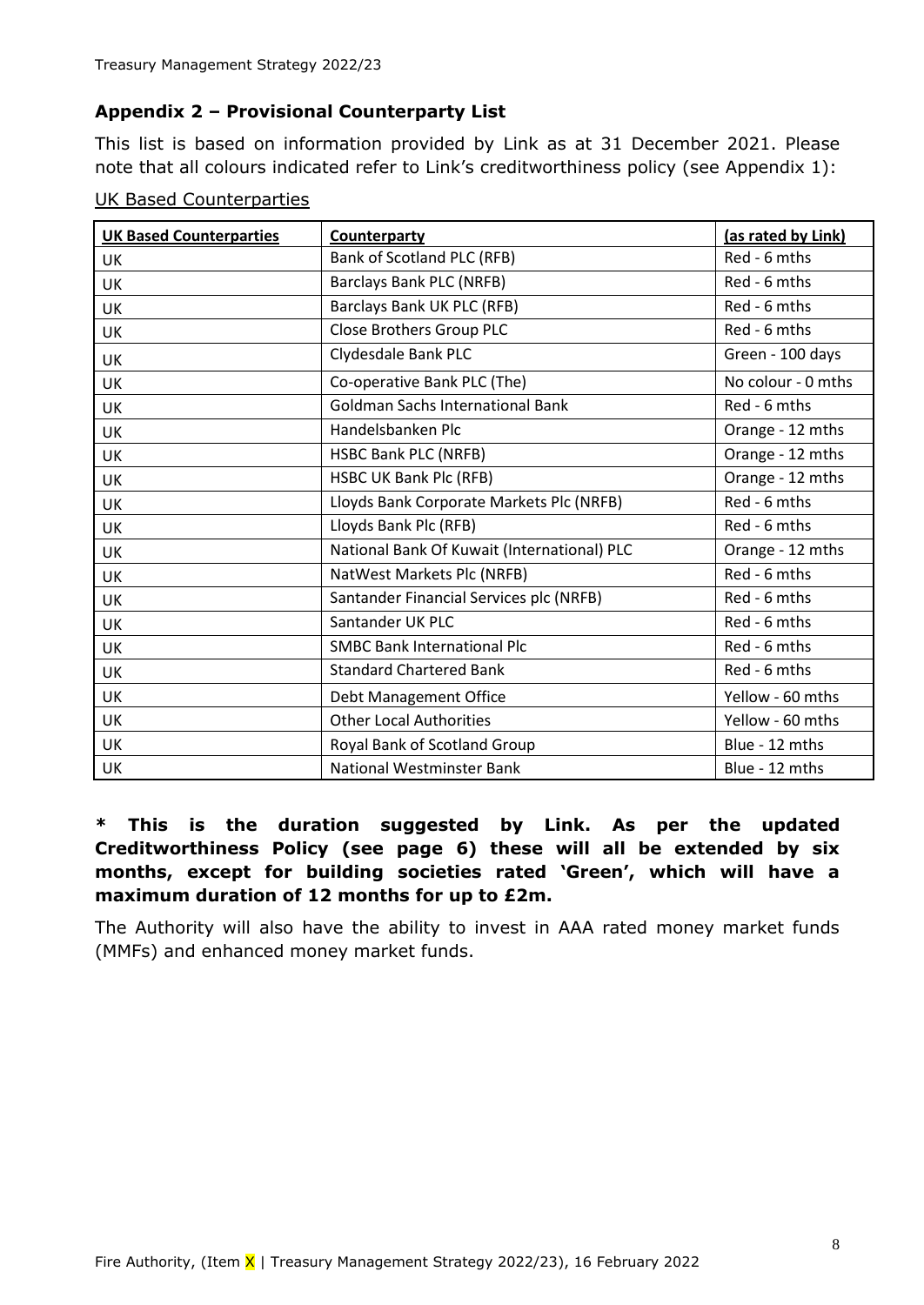#### Non-UK Based Counterparties

As noted in Appendix 1, the duration of all non-UK investments will be in line with Links' duration limits.

| <b>Non-UK Based</b>   |                                                 |                    |  |
|-----------------------|-------------------------------------------------|--------------------|--|
| <b>Counterparties</b> | <b>Country Counterparty</b>                     | (as rated by Link) |  |
| Australia             | Australia and New Zealand Banking Group Ltd.    | Orange - 12 mths   |  |
| Australia             | Commonwealth Bank of Australia                  | Orange - 12 mths   |  |
| Australia             | Macquarie Bank Ltd.                             | Red - 6 mths       |  |
| Australia             | National Australia Bank Ltd.                    | Orange - 12 mths   |  |
| Australia             | Westpac Banking Corp.                           | Orange - 12 mths   |  |
| Belgium               | <b>BNP Paribas Fortis</b>                       | Red - 6 mths       |  |
| Belgium               | KBC Bank N.V.                                   | Red - 6 mths       |  |
| Canada                | <b>Bank of Montreal</b>                         | Orange - 12 mths   |  |
| Canada                | Bank of Nova Scotia                             | Orange - 12 mths   |  |
| Canada                | Canadian Imperial Bank of Commerce              | Orange - 12 mths   |  |
| Canada                | National Bank of Canada                         | Red - 6 mths       |  |
| Canada                | Royal Bank of Canada                            | Orange - 12 mths   |  |
| Canada                | Toronto-Dominion Bank                           | Orange - 12 mths   |  |
| Denmark               | Danske A/S                                      | Red - 6 mths       |  |
| Finland               | Nordea Bank Abp                                 | Orange - 12 mths   |  |
| Finland               | OP Corporate Bank plc                           | Orange - 12 mths   |  |
| France                | <b>BNP Paribas</b>                              | Orange - 12 mths   |  |
| France                | Credit Agricole Corporate and Investment Bank   | Orange - 12 mths   |  |
| France                | Credit Agricole S.A.                            | Orange - 12 mths   |  |
| France                | Credit Industriel et Commercial                 | Orange - 12 mths   |  |
| France                | Societe Generale                                | Red - 6 mths       |  |
| Germany               | Bayerische Landesbank                           | Red - 6 mths       |  |
| Germany               | Commerzbank AG                                  | Green - 100 days   |  |
| Germany               | Deutsche Bank AG                                | Green - 100 days   |  |
| Germany               | DZ BANK AG Deutsche Zentral-Genossenschaftsbank | Orange - 12 mths   |  |
| Germany               | Landesbank Baden-Wuerttemberg                   | Red - 6 mths       |  |
| Germany               | Landesbank Berlin AG                            | Orange - 12 mths   |  |
| Germany               | Landesbank Hessen-Thueringen Girozentrale       | Red - 6 mths       |  |
| Germany               | Landwirtschaftliche Rentenbank                  | Purple - 24 mths   |  |
| Germany               | Norddeutsche Landesbank Girozentrale            | Green - 100 days   |  |
| Germany               | NRW.BANK                                        | Purple - 24 mths   |  |
| Netherlands           | ABN AMRO Bank N.V.                              | Red - 6 mths       |  |
| Netherlands           | Bank Nederlandse Gemeenten N.V.                 | Purple - 24 mths   |  |
| Netherlands           | Cooperatieve Rabobank U.A.                      | Orange - 12 mths   |  |
| Netherlands           | ING Bank N.V.                                   | Orange - 12 mths   |  |
| Netherlands           | Nederlandse Waterschapsbank N.V.                | Purple - 24 mths   |  |
| Qatar                 | <b>Qatar National Bank</b>                      | Red - 6 mths       |  |
| Singapore             | DBS Bank Ltd.                                   | Orange - 12 mths   |  |
| Singapore             | Oversea-Chinese Banking Corp. Ltd.              | Orange - 12 mths   |  |
| Singapore             | United Overseas Bank Ltd.                       | Orange - 12 mths   |  |
| Sweden                | Skandinaviska Enskilda Banken AB                | Orange - 12 mths   |  |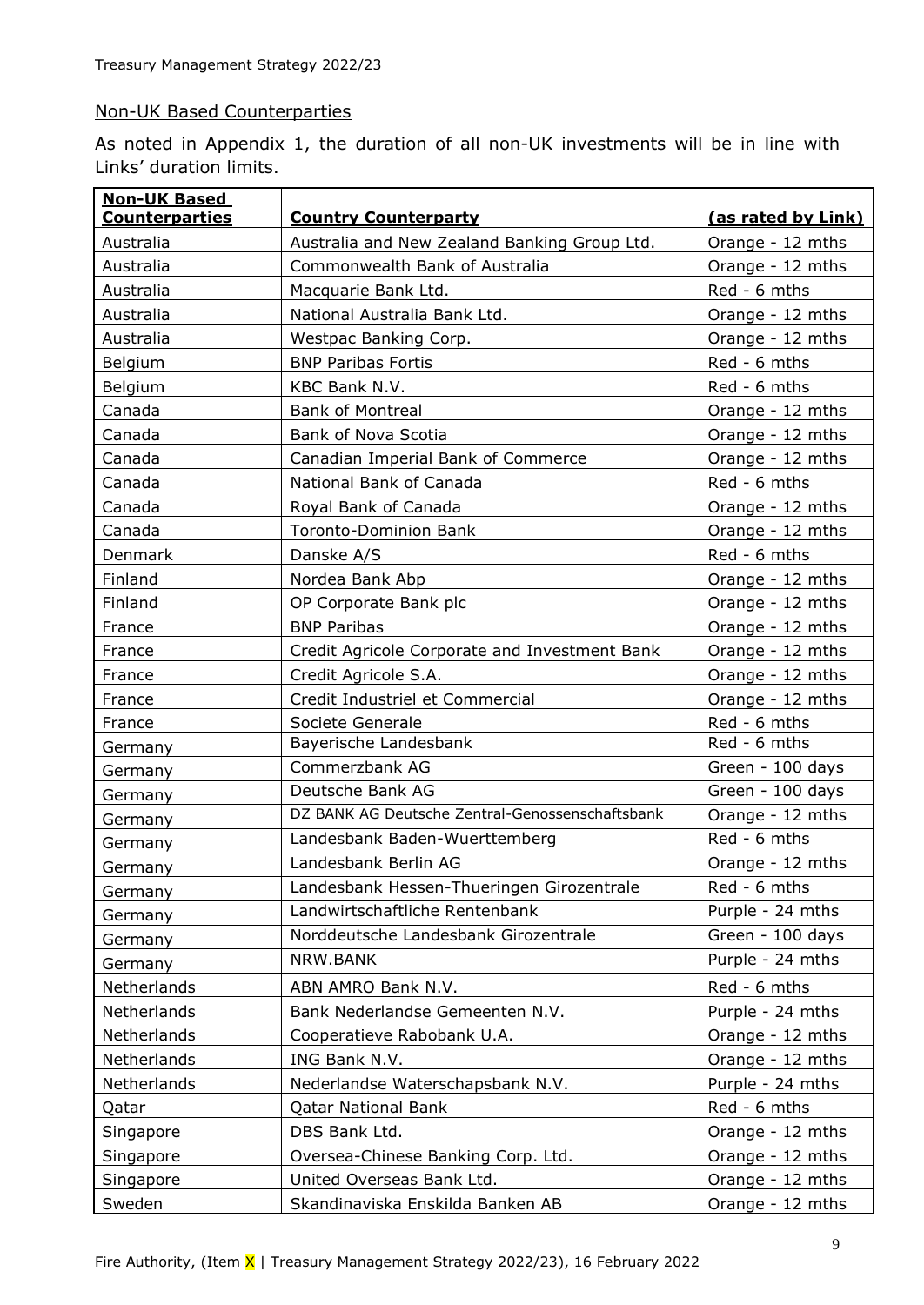| Sweden                      | Svenska Handelsbanken AB     | Orange - 12 mths |
|-----------------------------|------------------------------|------------------|
| Sweden                      | Swedbank AB                  | Orange - 12 mths |
| Switzerland                 | Credit Suisse AG             | Red - 6 mths     |
| Switzerland                 | <b>UBS AG</b>                | Orange - 12 mths |
| <b>United Arab Emirates</b> | First Abu Dhabi Bank PJSC    | Orange - 12 mths |
| <b>United States</b>        | Bank of America N.A.         | Orange - 12 mths |
| <b>United States</b>        | Bank of New York Mellon, The | Purple - 24 mths |
| <b>United States</b>        | Citibank N.A.                | Orange - 12 mths |
| <b>United States</b>        | JPMorgan Chase Bank N.A.     | Orange - 12 mths |
| <b>United States</b>        | Wells Fargo Bank, NA         | Orange - 12 mths |

### Counterparties Rated 'No Colour' by Link

As noted in Appendix 1, sole reliance will not be placed on the use of Link ratings. The Authority will also use market data and market information, information on government support for banks and the credit ratings of that supporting government. The Authority added four building societies to its counterparty list in 2014/15, at which time they were all rated 'No Colour'. These are all now rated by Link and appear on our Provisional Counterparty Listing above. In 2018/19 the Authority increased the number of building societies in our counterparty list to ten. The top-ten building societies (by net assets) were added to the counterparty list. The duration of investment will continue to be limited to 365 days and the maximum amount invested with any building society at any point in time will not exceed £2 million.

| <b>UK Based Counterparties</b> | <b>Country Counterparty</b>          | (as rated by Link) |
|--------------------------------|--------------------------------------|--------------------|
| UK                             | <b>Coventry Building Society</b>     | Red - 6 mths       |
| UK                             | <b>Cumberland Building Society</b>   | No colour - 0 mths |
| UK                             | <b>Leeds Building Society</b>        | Green - 100 days   |
| UK                             | Nationwide Building Society          | Red - 6 mths       |
| UK                             | <b>Newcastle Building Society</b>    | No colour - 0 mths |
| UK                             | Nottingham Building Society          | No colour - 0 mths |
| UK                             | <b>Principality Building Society</b> | No colour - 0 mths |
| UK                             | <b>Skipton Building Society</b>      | Red - 6 mths       |
| UK                             | West Bromwich Building Society       | No colour - 0 mths |
| UK                             | <b>Yorkshire Building Society</b>    | Red - 6 mths       |